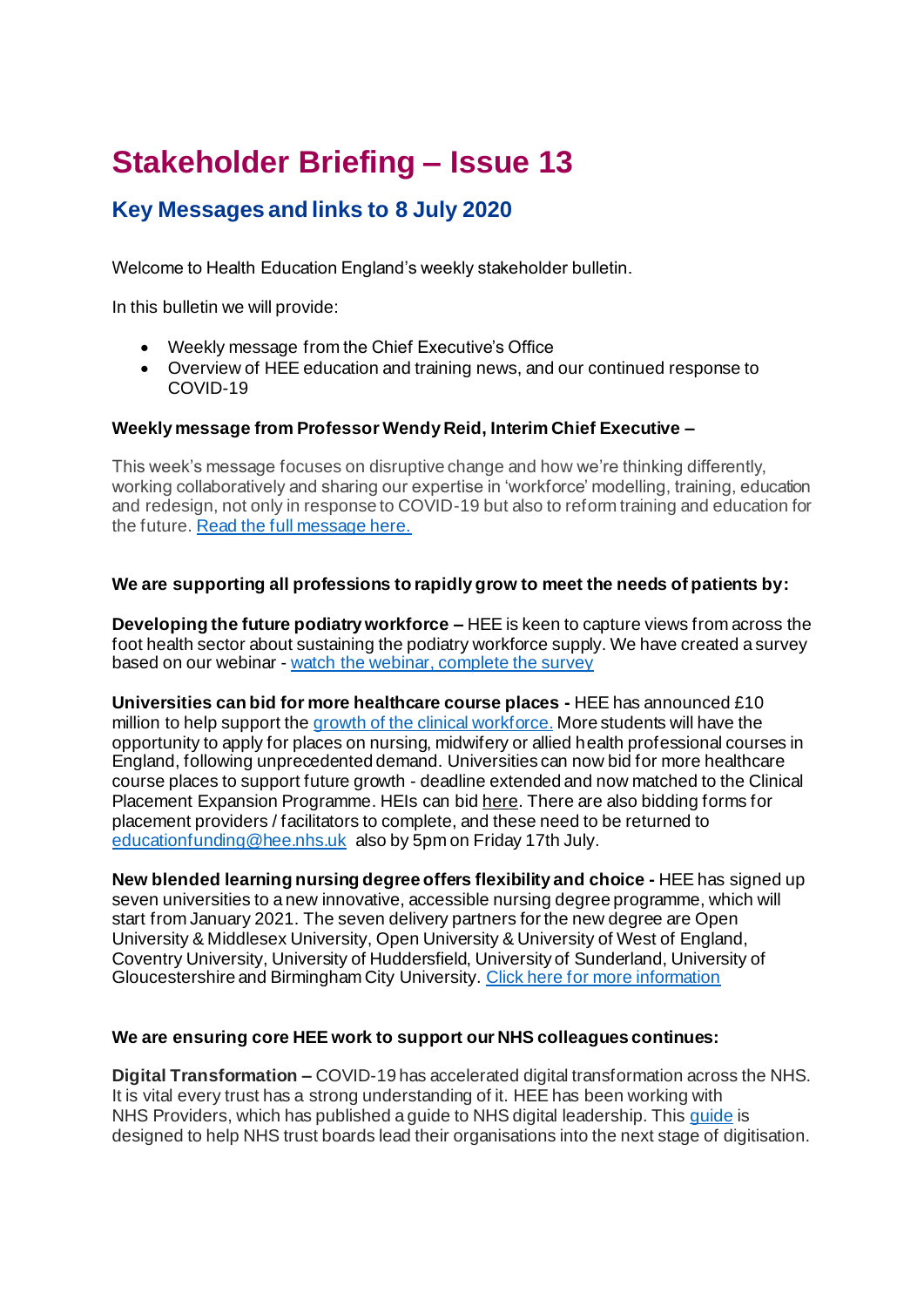**New Training Hubs animation film -** HEE's Training Hubs are integral to our core purpose of helping deliver excellent healthcare through education and training to our current and future workforce meeting the priorities outlined in the NHS Long term plan. They are based in primary and community care to serve the local community. To support the understanding of what Training Hubs are and how they can be accessed, HEE has created a short [Training](https://www.youtube.com/watch?v=exIqJiBmouo&t=3s&utm_source=Twitter&utm_medium=social&utm_campaign=SocialSignIn)  [Hubs animation film.](https://www.youtube.com/watch?v=exIqJiBmouo&t=3s&utm_source=Twitter&utm_medium=social&utm_campaign=SocialSignIn)

**Accessible COVID-19 Patient Information Resources -** During Health Information Week HEE's Library and Knowledge Service have added up to date materials to thei[r website](https://library.nhs.uk/?utm_source=Twitter&utm_medium=social&utm_campaign=SocialSignIn) to use when discussing Coronavirus with patients with different needs.

**Choose GP -** The next round of GP specialty training applications opens from 28 July – 13 August (for a February 2021 start). Follow 'Choose GP' o[n Facebook](https://www.facebook.com/ChooseGP) or find case studies, FAQs and career information on th[e GP National Recruitment Office \(GP NRO\) website](https://gprecruitment.hee.nhs.uk/choose-gp/).

**Join our fantastic senior nursing and midwifery leadership team -** Please share with anyone you think might be interested. An equal opportunities employer particularly seeking applications from BAME colleagues[. North East](http://jobs.hee.nhs.uk/job/UK/North_Yorkshire/Any_North_East_Yorkshire_HEE_office_base/Health_Education_England/Nursing/Nursing-v2448423?utm_source=Twitter&utm_medium=social&utm_campaign=SocialSignIn&utm_content=Nursing%20vacancies&set-locale=en-gb&_ts=1) / [South West](http://jobs.hee.nhs.uk/job/UK/North_Yorkshire/Bristol_Plymouth/Health_Education_England/Nursing_Midwifery/Nursing_Midwifery-v2456688?utm_source=Twitter&utm_medium=social&utm_campaign=SocialSignIn&utm_content=Nursing%20vacancies&set-locale=en-gb&_ts=25547)

#### **We are making sure all professions have the training they need to make a difference:**

**Remote teaching solution -** Health Education England (HEE) continues to support the education and training of the existing and future health and care workforce during the response to the pandemic by introducing a remote teaching solution.

With the closure of physical training spaces as a direct result of the COVID-19 pandemic, there is an urgent need to train the future and existing workforce using remote teaching facilities. HEE's Technology Enhanced Learning team (TEL) has worked with professions across the health and care sector to ensure the continued provision of education by accelerating the use of digital technologies to support this.

During the COVID-19 pandemic HEE has conducted over 500 online interviews for Foundation Year 2 posts and is planning for a further 1500 online interviews in October. This new method of working has received positive feedback and was considered to have advantages for students and trainees.

Further information on the roll out of the remote teaching solution using Microsoft Teams will follow over the coming weeks with details about the availability of licences and access to training materials to support online delivery of education.

Frequently Asked Questions are being produced and will be available soon [here.](https://telblog.hee.nhs.uk/) For more information about the remote teaching solution please email [tel@hee.nhs.uk](mailto:tel@hee.nhs.uk).

**e-LfH COVID-19 resources -** The e-Learning for Healthcare (e-LfH) COVID-19 programme has now had 1.6 million session launches since it was launched in March 2020.

Recent additions to the programme include:

- New resources for trainers o[n infection prevention and control \(IPC\) in care homes](https://portal.e-lfh.org.uk/Component/Details/649276) that is designed to support IPC trainers in the care home setting
- New resources fo[r Specially Sourced Items](https://portal.e-lfh.org.uk/Component/Details/649624) to support the treatment of COVID 19: This currently comprises resources relating to Closed Suction Catheters and Central Venous Catheters.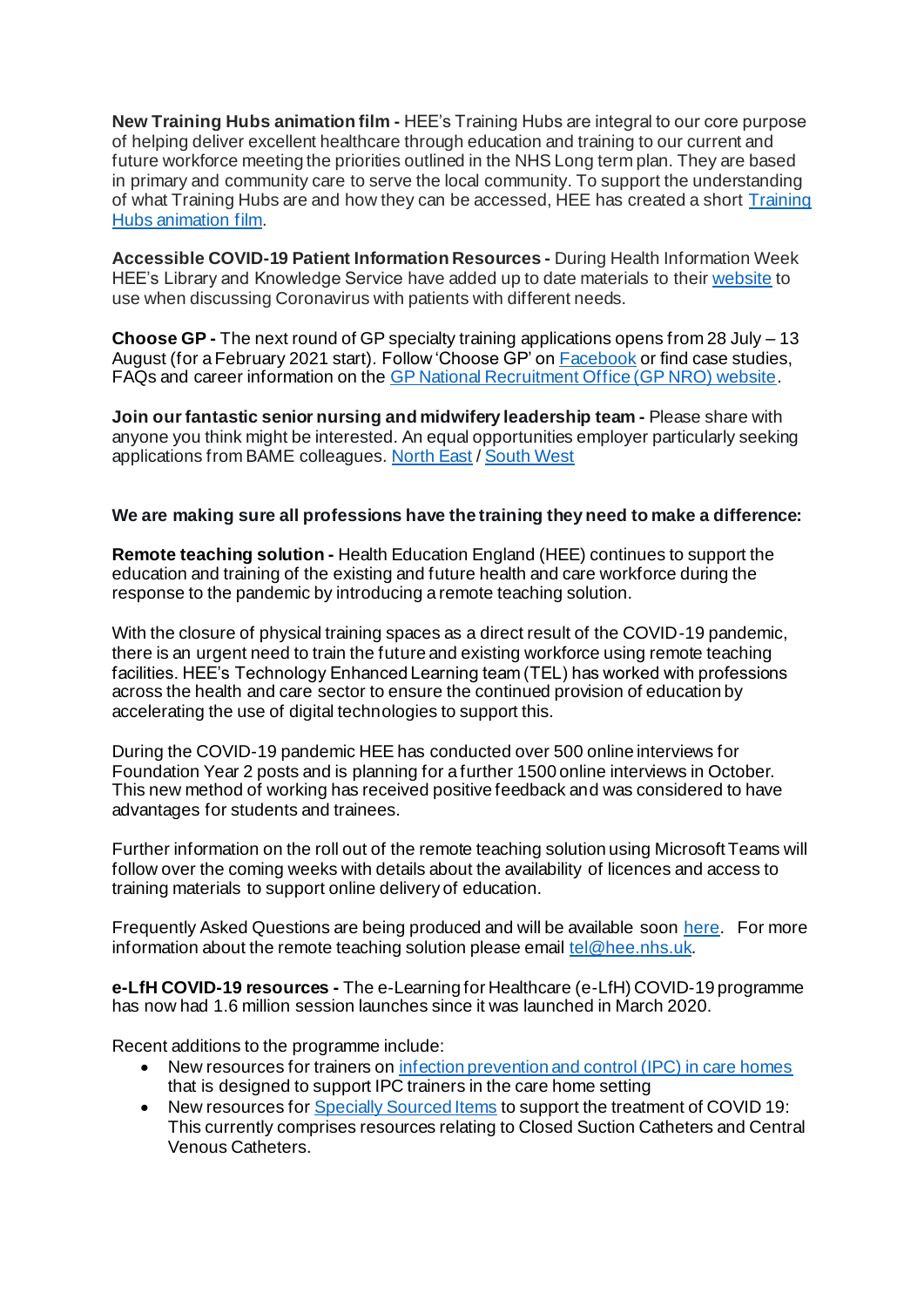New resources for returning doctors in primary care outlining th[e Call Audit Review](https://portal.e-lfh.org.uk/Component/Details/605300) which is part of the assurance process of the COVID-19 Clinical Assessment Service.

For more information about the programme please visit[: www.w-lfh.org.uk/coronavirus](http://www.w-lfh.org.uk/coronavirus).

**Update to MECC e-learning resource -** Health Education England e-Learning for Healthcare (HEE e-LfH) has worked with Healthy Dialogues, the Department of Health and Social Care and the Lancashire Foundation Trust to update the Making Every Contact Count (MECC) e-learning programme.

The MECC e-learning programme is designed to support learners in developing an understanding of public health and the factors that impact upon health and wellbeing. The programme focuses on how asking questions and listening effectively to people is a vital skill and these MECC interactions only take a matter of minutes while also complementing existing engagement approaches.

There are now four sessions within the programme:

- What is MECC and why it is important
- How to have a MECC conversation
- Signposting
- Five Ways to Wellbeing

The sessions, which have a combined learning time of approximately one hour, can be used by organisations, staff or individuals. It has been designed for everyone working across health and care.

For more information about the programme, including details of how to access the e-learning sessions, visit:<https://www.e-lfh.org.uk/programmes/making-every-contact-count/>.

#### **Supporting the well-being of the health and care workforce –**

**Free online COVID-19 resilience support -** With support from Health Education England and NHS England and NHS Improvement, MindEd, one of e-LfH's programmes, launched an online resource for the health and care workforce to help build mental health and wellbeing resilience during the COVID-19 pandemic.

This free to access resource has been developed following close collaboration with MindEd's panel of international subject matter experts and provides advice and support for the health and care workforce to help manage the different situations being experienced.

Content includes:

- Helping each other
- Tips for managers and team leaders
- Stress and fear
- Trauma and distress
- End of life and bereavement
- Further resources

For more information visi[t http://covid.minded.org.uk/](http://covid.minded.org.uk/), it is free to access with no requirement to register.